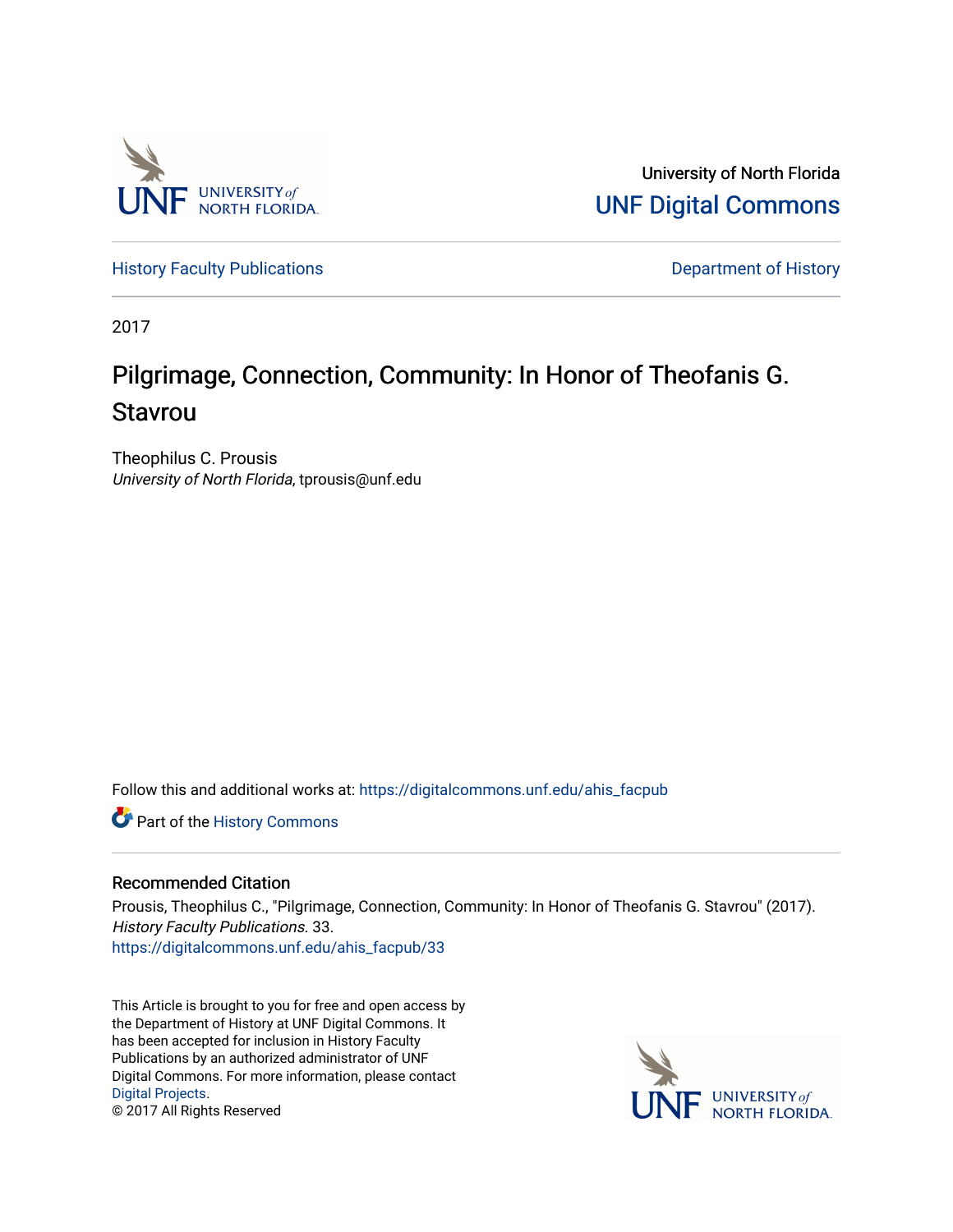## **"Pilgrimage, Connection, Community: In Honor of Theofanis G. Stavrou"**

Theophilus Prousis, University of North Florida

I first presented these comments at the 44<sup>th</sup> Annual Convention of the Association for Slavic, East European, and Eurasian Studies (New Orleans, November 2012), as part of a roundtable discussion that honored Theofanis G. Stavrou's fifty years of service to Mediterranean, Slavic, and Eastern Orthodox Studies. With a few alterations and updates, these words stand as an appropriate conclusion to this volume of essays exploring the main topical interests—Eastern Orthodox Church history, Modern Greek literature, Russian history and culture, the history of Cyprus, and several other areas—in the truly outstanding scholarly career of Theo Stavrou.

We all thank Theofanis for his profound and permanent impact on our professional development in the field he founded and nurtured: Greek-Slavic relations in modern times, a natural extension of his passion for Slavic, Mediterranean, and Eastern Orthodox studies. He has shaped our intellectual transformation, encouraged our scholarly projects, and remained our dear friend over the decades. We have all benefited enormously from his guidance, commitment, and inspiration—and from his unique vision that created a dynamic, exciting, and challenging program of study. All of us, in different ways, have used our scholarship to bridge diverse regions and issues, to locate points of contact and interaction across cultural frontiers, and to honor his enduring influence. And it was fitting that we got to celebrate his wonderful career at a conference that highlighted "Boundary, Barrier, and Border Crossing." He has, after all, practiced this throughout his life.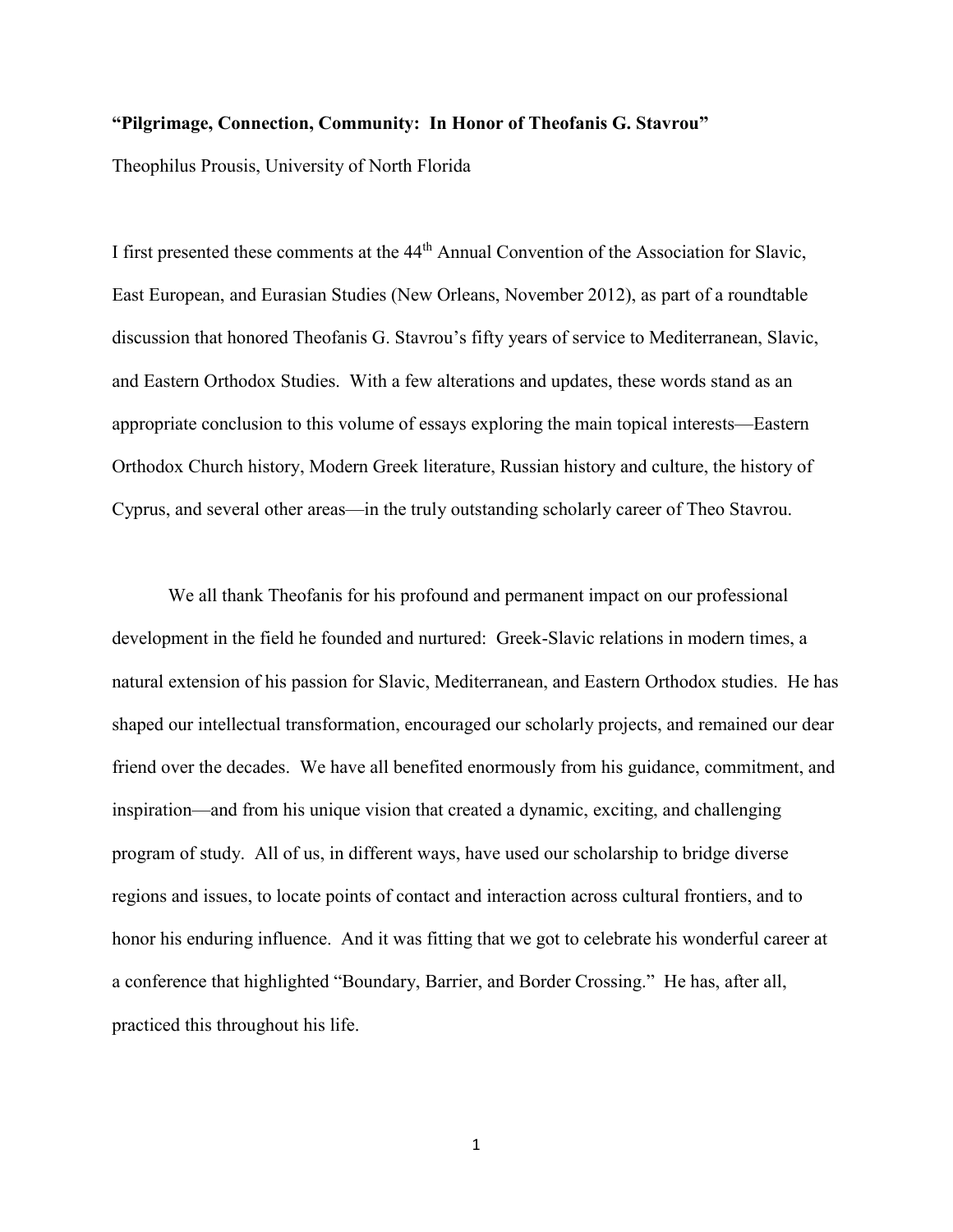His achievements as an exemplary teaching and publishing scholar have been remarkable and far-reaching. He has received honors and awards, including a Fulbright, from various institutions such as the Ford Foundation, IREX, the Smithsonian, the Academy of Athens, the University of Athens, the University of Minnesota, Indiana University, and the Greek Ministry of Culture. Thus far, he has supervised the publication of twenty-seven volumes in the Nostos series on Modern Greek History and Culture, thirty-one volumes of the international scholarly journal *Modern Greek Studies Yearbook: A Publication of Mediterranean, Slavic, and Eastern Orthodox Studies*, and twenty monographs in the Minnesota Mediterranean and East European Monograph series. He has directed the Modern Greek Studies Program at the University of Minnesota, under whose auspices he initiated the annual Celebration of Modern Greek Letters and the annual James W. Cunningham Memorial Lecture on Eastern Orthodox History and Culture. And when did he find the time to become one of the founders of the University of Cyprus? Since 1964, he has served as executive director of SPAN (Student Project for Amity among Nations), a program that contributed immensely to the globalization of the curriculum at the University of Minnesota, and he currently serves on the Board of Directors of The Museum of Russian Art in Minneapolis. He has delivered countless lectures on the history of modern Russia and the Near East, the intellectual and cultural history of modern Greece, the history and culture of Eastern Orthodoxy, and Modern Greek writers to thousands, probably tens of thousands of students. He has organized superb symposia and conferences on such topics as "Russia under the Last Tsar," "Russian Orthodoxy under the Old Regime," "Art and Culture in Nineteenth-Century Russia," and "The Mediterranean and Its Seas." Lastly, he has mentored and supervised to completion approximately fifty Ph.D. dissertations, many of them published as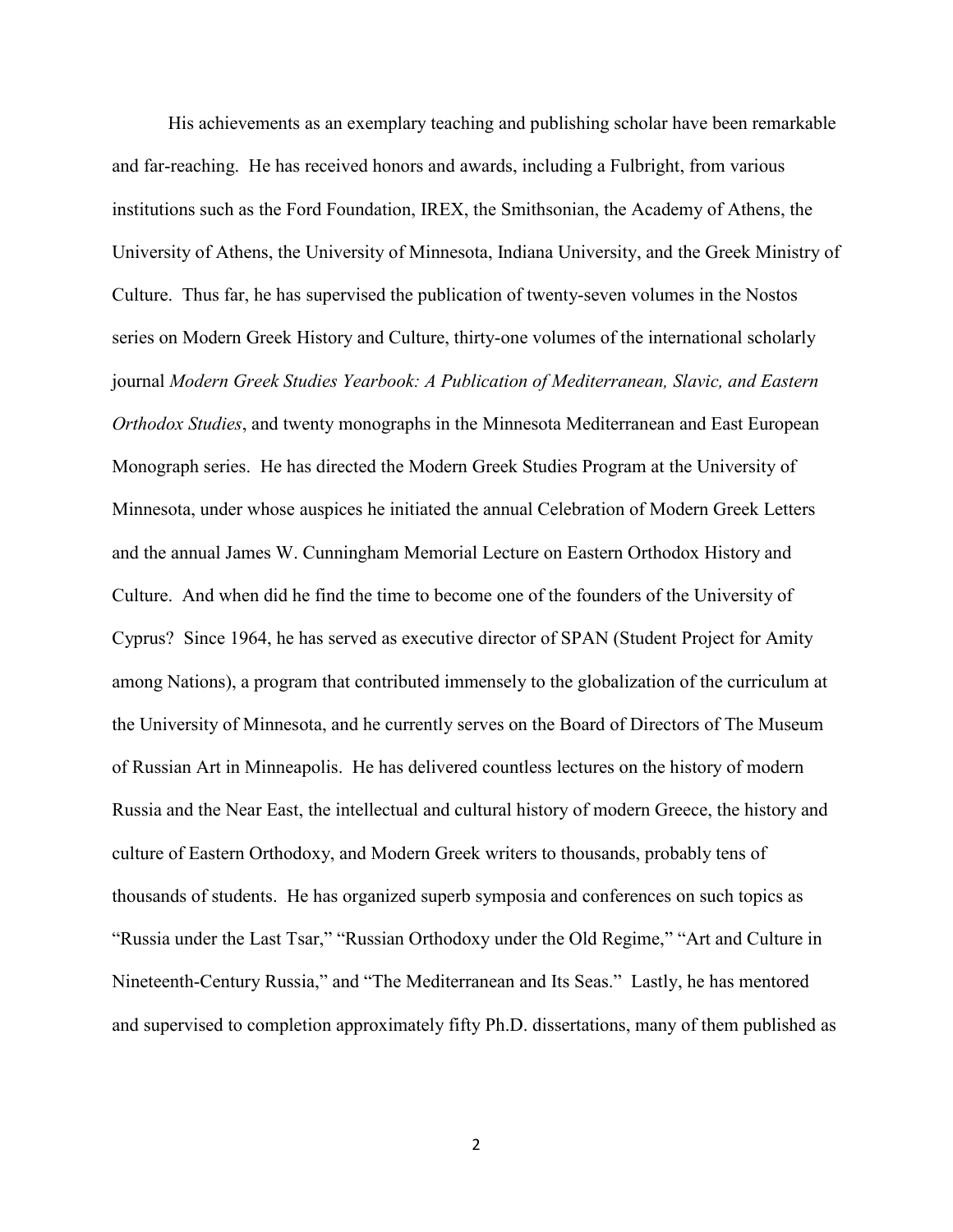monographs or as articles in scholarly journals. By any measure, this is a staggering and impressive array of accomplishments.

So many aspects of his impact stand out among his former students. His lectures made Russian history and culture come alive with dramatic force and energy, introducing us to the likes of Chichikov, Bazarov, and Stavrogin, and he assigned map exercises based on the shifting frontiers of the Russian Empire. His courses touched on virtually every poem by Cavafy and Seferis; and nearly every work by Kazantzakis, including *The Odyssey: A Modern Sequel*, 33,333 lines of verse picking up the story where Homer left off. Several generations of students met in his office cloister every week to discuss this classic and Kazantzakis's insightful travel account of Russia during her momentous upheaval in the 1920s. But more was to come: Professor Stavrou brought engaging speakers to campus and made sure his students spent time with them. For most of us, his direction aroused curiosity to probe the interactions between the various peoples who resided, traded, and traveled in the Greek or Orthodox East, that expansive domain encompassing Eastern Orthodox lands and communities from the Neva to the Nile. He advised the imperative of investigating these intersections through primary sources left by observers, especially those eyewitnesses who conveyed their experiences in a lively, interesting, and generally reliable manner. His enthusiasm, dedication, and relentless confidence in our success have enriched us all. We all emerged from Theofanis's "Overcoat," spun from the trinity of pilgrimage, connection, and community.

Pilgrimage, because he has journeyed tirelessly across the spacious terrain of the Eastern Orthodox world, firmly convinced that travel offered limitless horizons of learning and that all students must figure out their own distinct paths. He traversed intellectual boundaries and academic disciplines, promoting and disseminating knowledge in multiple settings. He asserted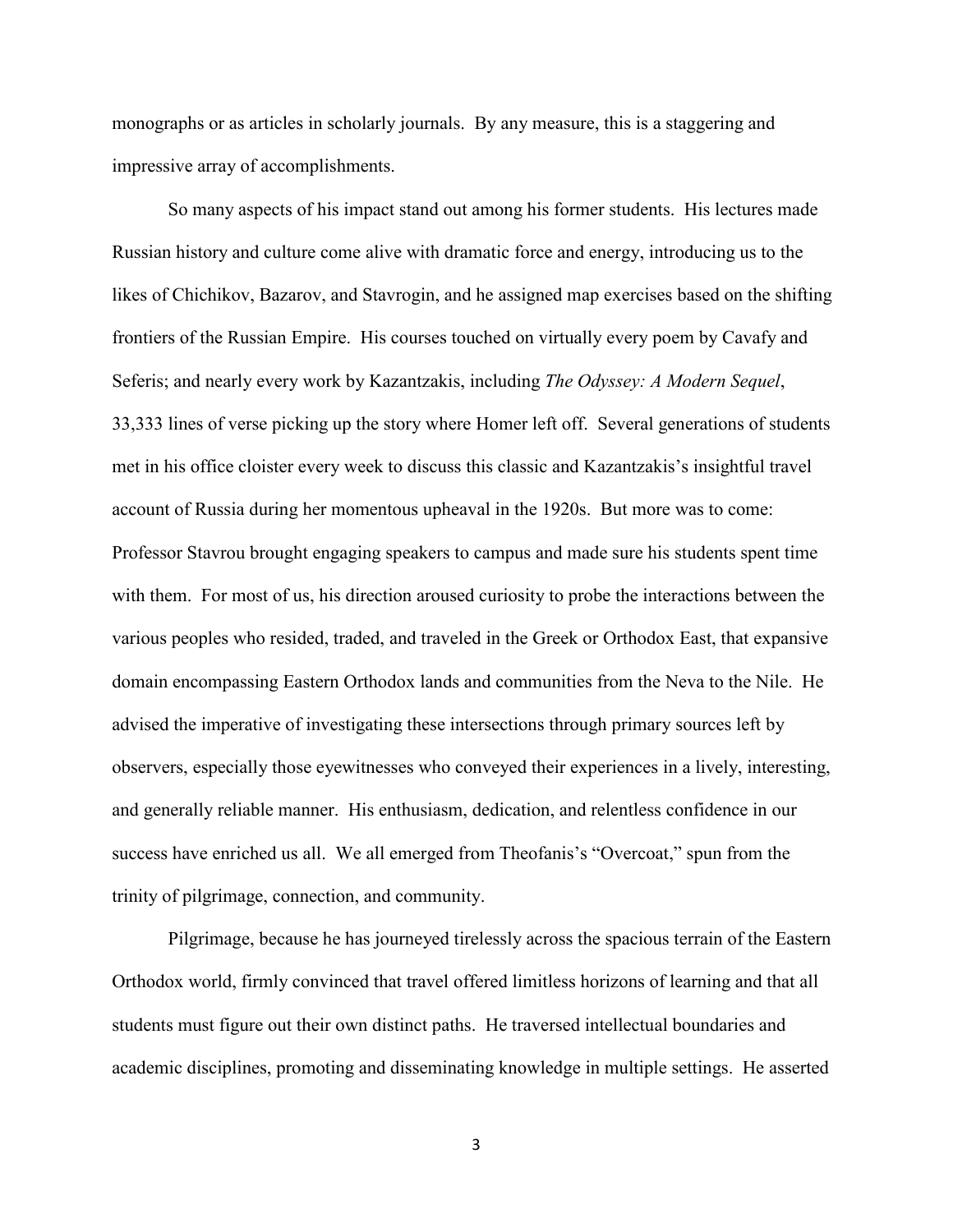that pilgrimage to sacred shrines in the Greek East represented "the most visible expression of Orthodox religious behavior," and he emphasized the importance of pilgrimage and travel reports as "an underutilized source" for excavating the history of Russian ties with the lands and seas of the Levant.<sup>1</sup> He certainly prompted our own pilgrimages, not just to Mount Athos, Cyprus, and Sergiev Posad but to the archives and libraries of Russia, Ukraine, Greece, Britain, and other lands.

Connection, because he connected the Greek and Slavic worlds with his ideas, lectures, publications, and conferences. He linked, to name just a few, Russia and the Levant, the Russian and Ottoman Empires, Dostoevsky and Kazantzakis, Mayakovsky and Ritsos, Papadiamantis and Solzhenitsyn. He connected seemingly disparate regions of the globe; bridged the social sciences and humanities; and brought together scholars and students from North America, Western and Central Europe, Greece and Russia. Indeed, with today's fashion of "crosscultural," "transnational," and "comparative" history, he must feel perfectly at home, because cross-cultural and transnational connections have characterized his approach to the study of Greek-Slavic relations for decades.

Community, because he has underscored the channels of Greek-Slavic contact and interaction, the interplay of encounters and exchanges that generates a sense of community between the Greek and Russian wings of the Orthodox realm. Indeed, if he did not actually coin the phrase "Orthodox commonwealth," after Dimitri Obolensky's innovative notion of a Byzantine commonwealth for the Byzantine era, he undoubtedly did the most to endorse and popularize this thought-provoking concept. It perfectly describes the community of shared interests and challenges that define the Greek-Slavic arena from the Ottoman conquest of Constantinople to the outbreak of World War I. Equally crucial, he has fostered a worldwide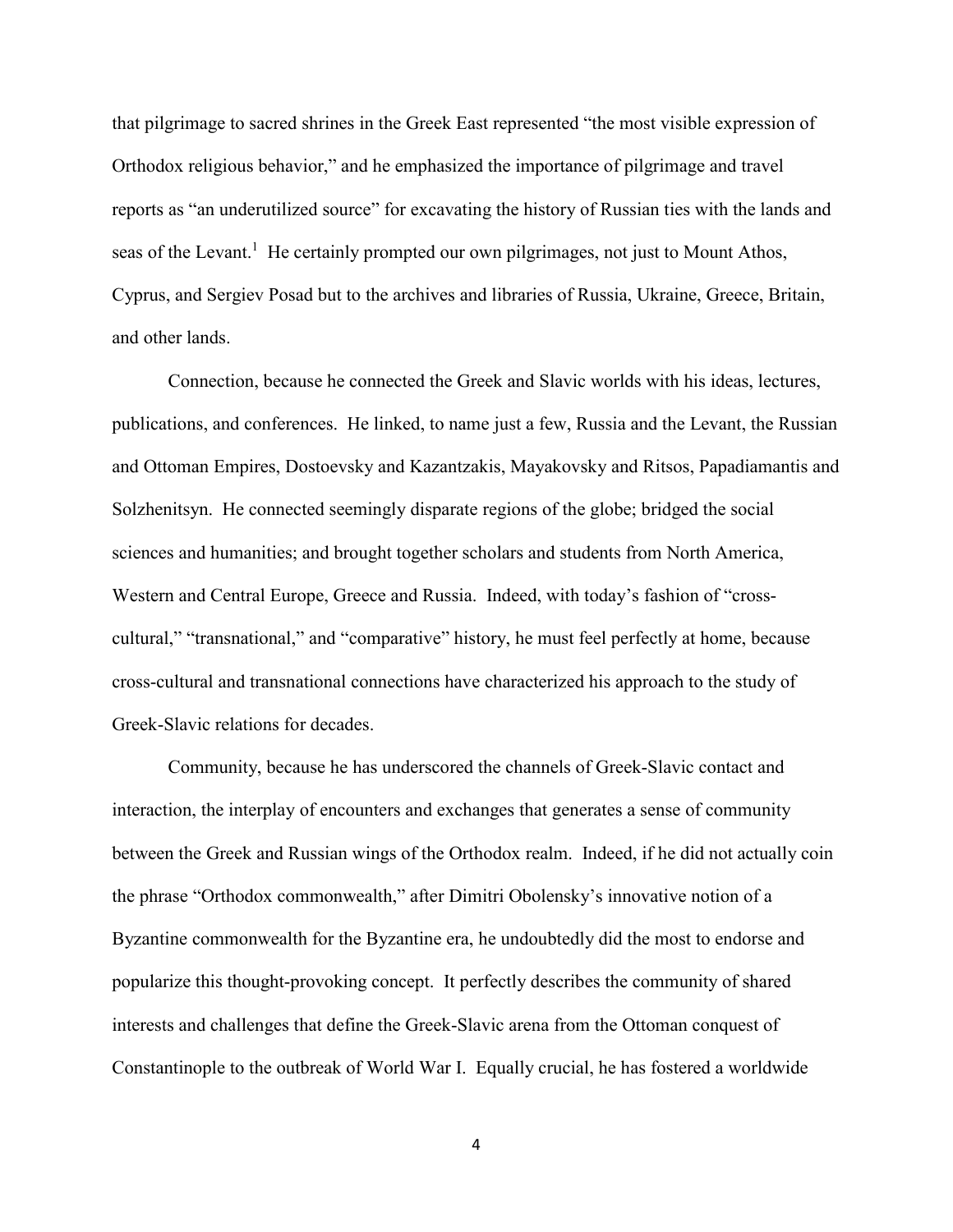community of scholarship, a network of researchers, teachers, specialists, and students, centered in Minneapolis and extending outward to other parts of North America, to Britain and Greece, and to Russia. One of his most important accomplishments, the *Modern Greek Studies Yearbook*, definitely epitomizes this global community of learning. Since its founding in 1986, the *Yearbook* has provided an international forum for established scholars and new voices, offering an extraordinary variety of articles, essays, translations, archival descriptions, and reviews. His pathfinding role in creating the 1995 Moscow Exhibit on Russian Travelers in the Greek World, and his leadership in organizing the 2005 Athens Conference on Russia and the Mediterranean, further attest to the international community of scholarship which he has stimulated. In all these ways, the trinity of connection, pilgrimage, and community has framed and guided his students' teaching and scholarly careers in Slavic, Eastern Orthodox, and Mediterranean studies.

Thanks to Theofanis's guidance and supervision, scholarship on a broad spectrum of Greek-Slavic history and culture found a home at Minnesota. The Minnesota Project, as we like to call it, focusing on the multifaceted relations between the Orthodox East and Russia, inspired and trained five cycles of graduate students to explore these rich and varied links, part of a twoway process of communication and collaboration between the Greek and Slavic worlds. Just a sampling of these topics affirms his central place in a field he has designed and shaped for well over half a century. Greek enlightened churchmen traveled to Muscovy and Imperial Russia, contributing to Eastern Orthodox culture and education. Russian-Ottoman wars and treaties forged opportunities for Russian-Greek cooperation in naval, military, and commercial endeavors. Greek merchant centers flourished in Odessa and New Russia, while Greek émigrés served in the diplomatic corps and other areas of tsarist officialdom. Russian travelers and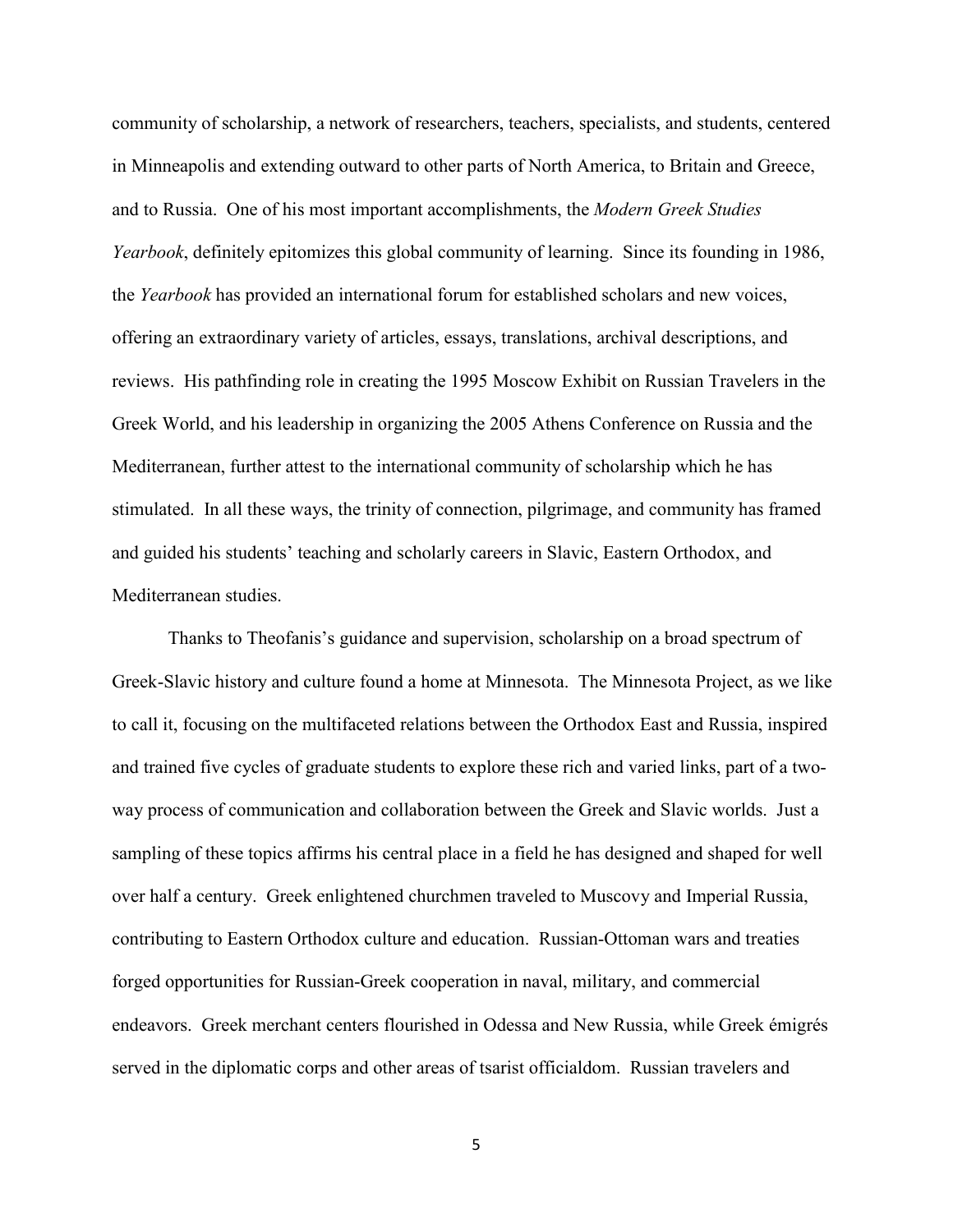pilgrims crisscrossed the Greek East, drawn to the holy shrines of Mount Athos, Constantinople, and Palestine, while Russia's government and public launched enterprises of religious, educational, and cultural philanthropy in the Near East. With the help of Greek educators and translators, classical and Byzantine studies flourished in late tsarist Russia. And Russia's state and society responded to Balkan stirrings for liberty and autonomy, most notably the Greek War of Independence, and involved themselves in the intricate but messy realities of Balkan nationstate building. Fault lines in the Orthodox commonwealth, such as the disruptive forces of ethnic nationalism, secular modernity, and ecclesiastical rivalry, also attracted scholarly attention and research.

All these themes in Greek-Slavic affairs not only opened new perspectives in Russian history and culture but also redefined the Eastern Question, Europe's dilemma over what to do with the receding or regressing Ottoman Empire. By underlining the religious, cultural, and commercial dimensions of the Eastern Question, he encouraged students to widen their views beyond the confines of diplomatic, naval, and military history. The contours of our Eastern Question today, a more complex and dynamic subject because of his efforts, include not just great power rivalries, treaties, and conflicts but also mentalities, perceptions, and images. The teaching and research activities of all those who profited from the Minnesota Project testify to the long-term success of Theofanis's initiatives.

Current and future prospects for scholarship in the Greek-Slavic field he pioneered look promising indeed. The resurgence of Orthodoxy in Russia has encouraged a younger generation of talented historians to conduct research on Russian religious and cultural ties with Greece, Palestine, and other parts of the Near East. Travel across the Orthodox commonwealth has become more common, as has broader participation in international conferences. A wealth of